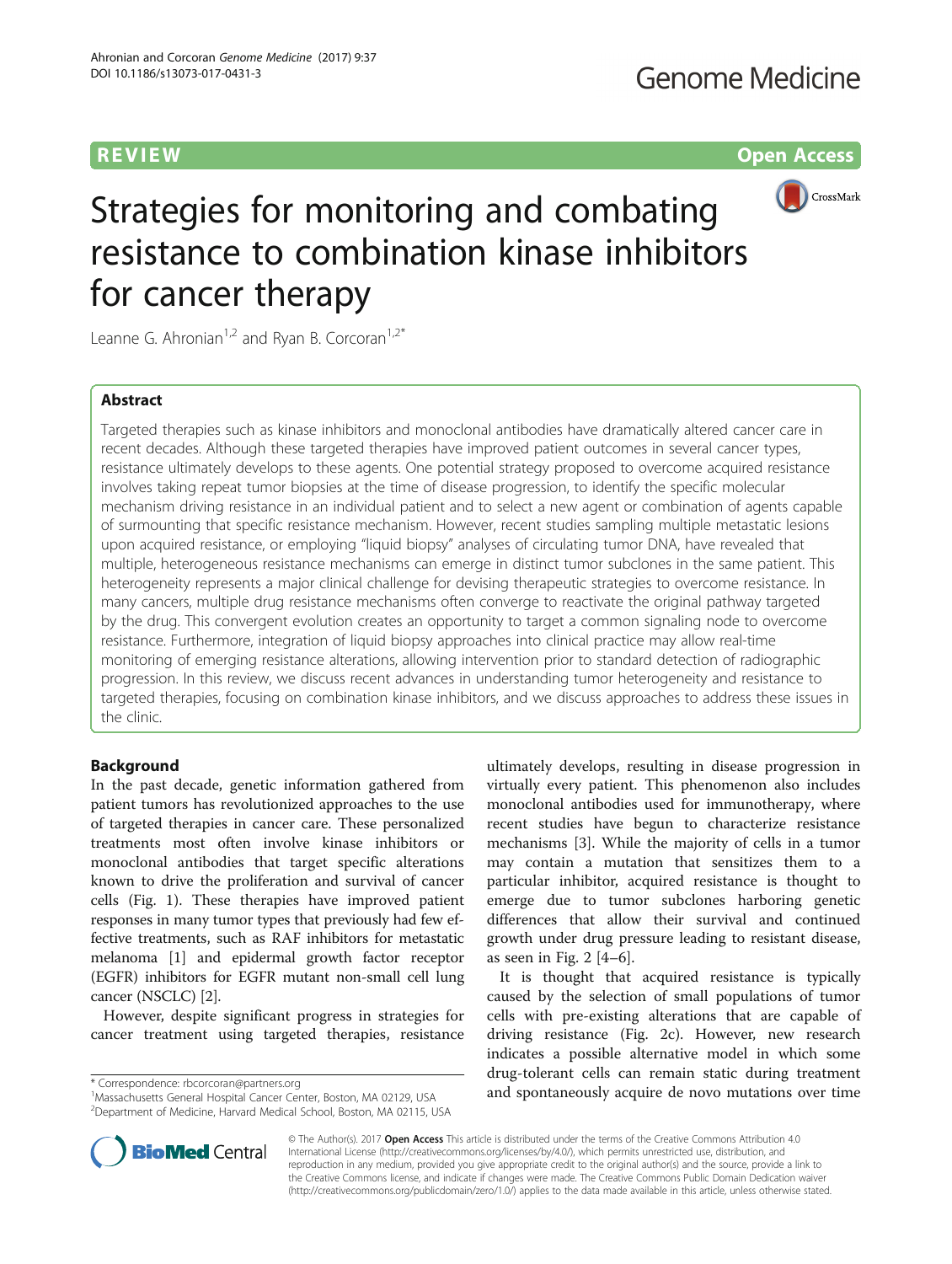<span id="page-1-0"></span>

that drive resistance [\[7\]](#page-9-0). Hata et al. [[7\]](#page-9-0) treated cells with EGFR inhibitor over long periods of time and separated populations with pre-existing, resistance-driving mutations from those able to persist in drug without growing. Drug-tolerant cells eventually appeared to acquire new mutations that led to resistance to EGFR inhibitor [\[7](#page-9-0)]. These data suggest that resistance may occur not only from the pre-existing heterogeneity of a patients' disease, but that persistent, drug-tolerant cells can acquire new mutations as they adapt to certain treatments.

Next-generation sequencing studies of human tumors have increased our understanding of the vast heterogeneity of genetic alterations and resistance mechanisms in human cancer. Because of the heterogeneous nature of cancer cells, multiple resistance mechanisms may preexist in a given tumor, or between discrete tumors in a patient [\[8](#page-9-0)–[10](#page-9-0)]. Analyses of tumor biopsies have revealed multiple resistance mechanisms in 50–80% of BRAF

inhibitor-resistant melanoma patients [\[11, 12](#page-9-0)]. Two or more resistance mechanisms were also commonly detected within lung cancer [\[13](#page-9-0)–[15\]](#page-9-0) and colorectal cancer (CRC) patients [[16](#page-9-0), [17\]](#page-9-0). Importantly, studies have indicated that patients with high intratumoral heterogeneity have poorer survival or decreased treatment responses [\[18, 19](#page-9-0)].

Our understanding of the tremendous molecular complexity of tumor heterogeneity has been catalyzed by recent advances in "liquid biopsy" approaches, analyzing circulating tumor DNA (ctDNA), which is shed into the bloodstream by tumor cells throughout the body. Thus, ctDNA analysis provides a means to detect genomic alterations present in distinct tumor subclones in different metastatic lesions within an individual patient, thereby more effectively capturing the degree of tumor heterogeneity relative to a single-lesion tumor biopsy. Furthermore, liquid biopsy requires only a simple, non-invasive peripheral blood draw, allowing more frequent sampling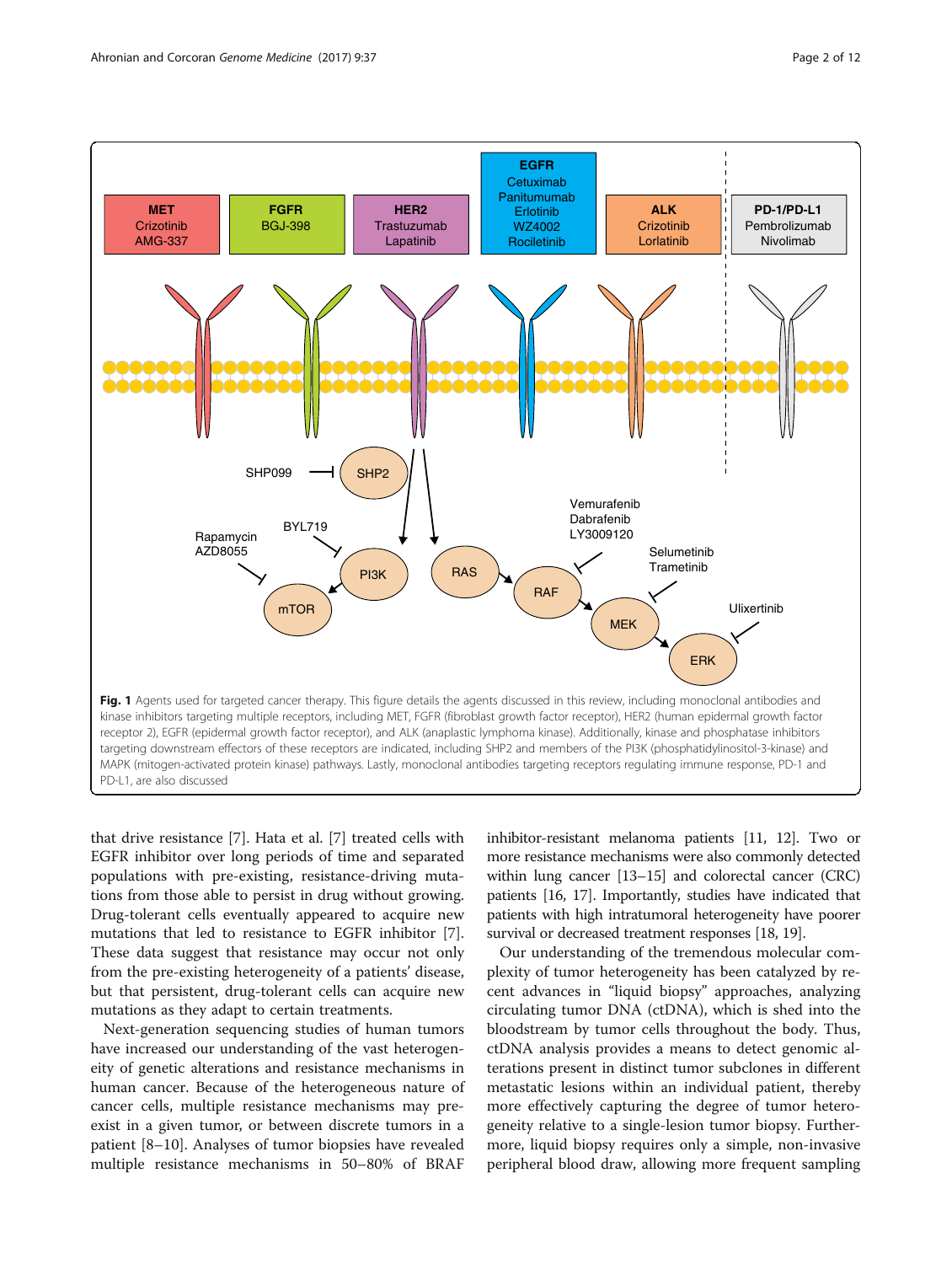<span id="page-2-0"></span>

of the tumor genome than standard tumor biopsy might allow [\[20](#page-9-0)].

Despite the large and increasing number of resistance mechanisms to targeted treatments, many converge on reactivation of the driving pathway. In BRAF mutant melanomas, for example, only 11% of detected resistance mutations were outside the mitogen-activated protein kinase (MAPK) pathway [[11\]](#page-9-0). Detecting and identifying these drug-resistance mechanisms remains important for informing future treatment strategies to overcome resistance or delay disease progression.

In this review, we discuss studies revealing multiple, often convergent, resistance mechanisms to targeted inhibitors, mainly kinase inhibitors, or combination therapies, including studies using liquid biopsy approaches to assess resistance. We also consider future therapeutic options for resistant disease.

## Resistance to targeted therapies

Tumors develop resistance to all types of targeted therapy, including monoclonal antibodies and kinase inhibitors. The mechanisms by which tumors develop acquired resistance to therapy can typically be categorized into several classes, which include: (1) secondary alterations in the drug target, (2) activation of bypass signaling pathways, (3) adaptive or cell fate changes, and, more recently, (4) immune evasion.

One of the most straightforward ways in which a tumor can develop acquired resistance to a targeted

therapy is through a secondary alteration (for example, mutation or amplification) to the drug target itself. An example is the common EGFR T790M "gatekeeper" mutation, which occurs after first generation anti-EGFR therapy in lung cancer and hinders drug binding [\[21](#page-9-0)]. Gatekeeper mutations occur in residues crucial for drug binding, allowing the target molecule to evade inhibition. Also, a recent study of acquired resistance to an inhibitor of the serine/threonine kinase mTOR revealed that some resistant cells developed activating mutations in the  $mTOR$  gene [\[22](#page-9-0)]. These mutants displayed higher levels of kinase activity than wild-type mTOR and were capable of driving resistance to mTOR inhibitors. The same *mTOR* mutations were also detected in some drug-naïve patients. Clearly, tumor cells possessing these alterations would be inherently resistant to these types of mTOR inhibitors, despite exhibiting high mTOR pathway activity [[22](#page-9-0)].

Another common resistance mechanism involves activation of signaling pathways that "bypass" the drug target to maintain survival and proliferation. For example, BRAF mutant melanomas are highly addicted to the MAPK pathway. While BRAF inhibition initially results in responses, resistance ultimately develops, frequently via an alteration that reactivates the MAPK pathway [[23](#page-9-0)], such as mutation or amplification of other MAPK pathway components. As a result, several clinical trials have been initiated for combination therapies that inhibit multiple nodes of the same pathway. Unfortunately, resistance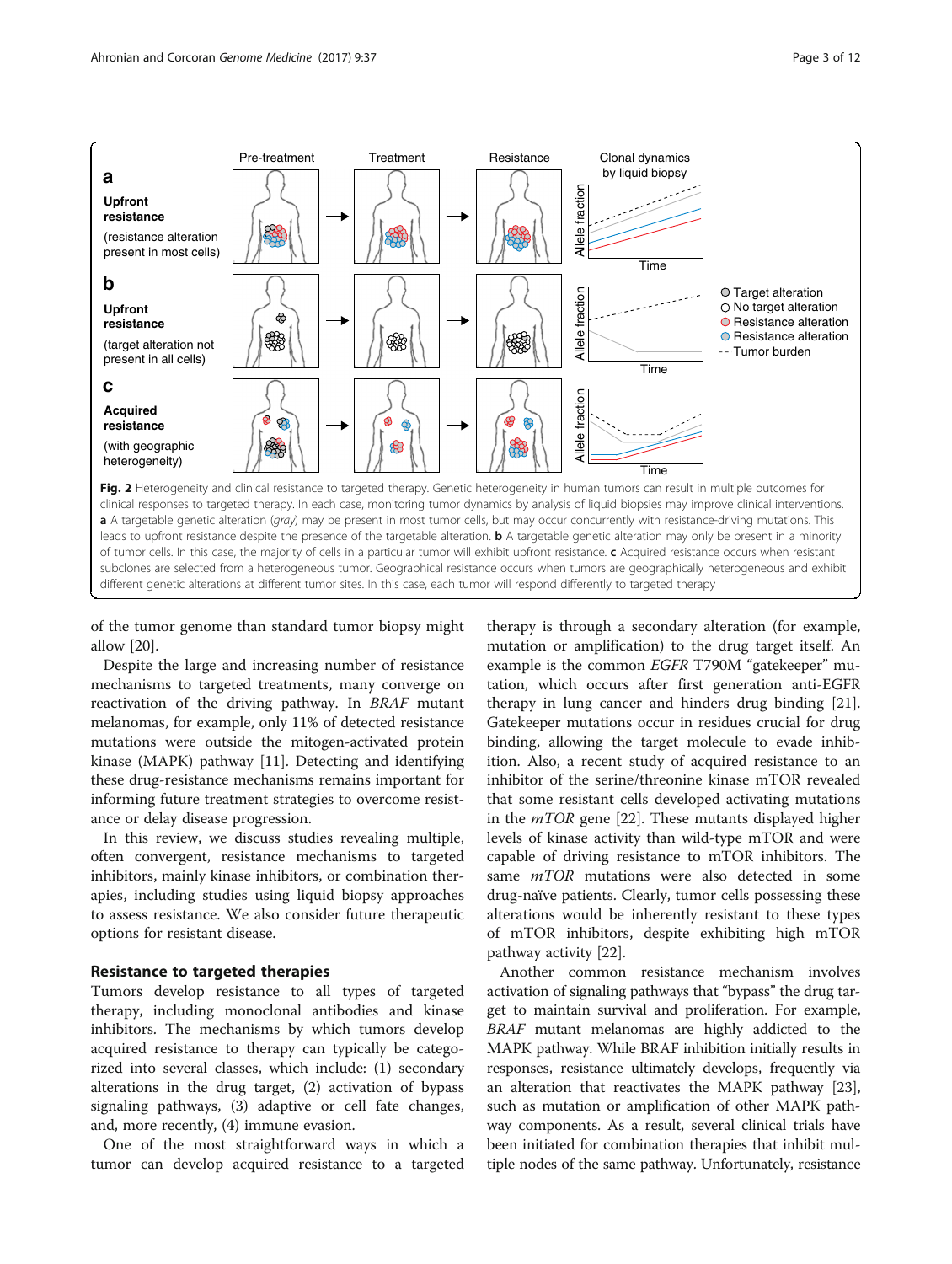also develops to these combination therapies, for example, those that inhibit MAPK in BRAF mutant melanoma and CRC [[24](#page-9-0)–[26\]](#page-9-0). In these cases, genomic alterations reactivate the MAPK pathway despite the presence of multiple inhibitors. Resistance mechanisms include RAS amplification or mutation, BRAF amplification or alternative splicing, and activating MEK mutations [\[24](#page-9-0)–[26](#page-9-0)].

While resistance commonly occurs through reactivation of the original target pathway, resistance can also be driven by alterations activating parallel or redundant signaling pathways that can bypass the effects of a targeted inhibitor. The EGFR T790M mutation is a common cause of resistance to first generation EGFR inhibitors [[21\]](#page-9-0). A third generation EGFR inhibitor, WZ4002, overcomes the EGFR T790M mutation [\[27](#page-9-0), [28](#page-9-0)]. However, resistance ultimately develops to WZ4002 through EGFR-independent reactivation of the MAPK pathway [[29, 30\]](#page-9-0). Tricker et al. [\[31](#page-10-0)] demonstrated that a combination of WZ4002 and the MEK inhibitor trametinib blocks MAPK reactivation and delays the acquired resistance that typically develops to EGFR inhibitors. However, unlike other models of resistance that develop to combination therapies through reactivation of the MAPK pathway, resistance to the combination of MEK inhibition and WZ4002 arises through activation of AKT/mTOR [[31\]](#page-10-0). This suggests that despite complete inhibition of driver pathways, some cell populations may still adapt their signaling programs to escape targeting.

Therapeutic resistance can also arise through adaptive non-genetic mechanisms such as feedback reactivation of targeted pathways. Adaptive resistance can also occur through activation of parallel signaling pathways or the loss of negative feedback sources [[32](#page-10-0)–[34](#page-10-0)]. In BRAF mutant CRC, for example, RAF inhibitor treatment reduces the negative feedback signals that typically regulate the MAPK pathway. This loss in negative signal allows MAPK pathway reactivation, which in many cases is EGFR-dependent [[32\]](#page-10-0).

In addition to adaptive signaling, adaptive changes in differentiation status and cell fate are widely associated with resistance in cancer cells, although it remains unclear whether epithelial-to-mesenchymal transition is a driver of resistance [[35](#page-10-0)–[37](#page-10-0)]. One interesting example characterized a subset of NSCLC patients initially treated with EGFR inhibitor [[38](#page-10-0)]. After an initial response, resistant disease developed that displayed classic characteristics of small-cell lung cancer. The transformation from lung adenocarcinomas to small-cell lung cancer was marked by loss of the RB gene, decreased EGFR expression, and increased neuroendocrine marker expression [\[38\]](#page-10-0)—all typical of small cell lung cancers. As in this case, changes in differentiation status or transformation to a different tumor subtype are non-genetic resistance mechanisms that may emerge.

Finally, with the advent of effective immune-based therapies for various cancers, immune evasion is emerging as an important mechanism of acquired resistance. PD-1-based immunotherapy has provided durable, objective responses in a third of melanomas, with 75% of these responses lasting for at least 21 months [\[39](#page-10-0)]. However, like other targeted therapies, clinical resistance can arise through the selection of resistance-driving mutations during therapy. Recently, different mechanisms of immune evasion were characterized as drivers of resistance to PD-1 immunotherapy. In a study of paired biopsies from four patients with acquired resistance to anti-PD-1 therapy, one patient possessed a truncating mutation in the beta-2-microglobulin (B2M) gene [\[40](#page-10-0)]. This and other studies have detected such alterations in the B2M gene, which lead to loss of proper folding and localization of major histocompatibility complex class I, and immunotherapy resistance [[40](#page-10-0)–[42](#page-10-0)]. Additionally, two patients in the study had inactivating mutations in JAK1 or JAK2 with loss of heterozygosity. Exome sequencing, Sanger sequencing, and targeted resequencing of these sites in the baseline patient samples did not reveal these mutations at any detectable frequency, yet upon relapse the tumors were relatively homogenous. This suggests that the JAK mutations were present prior to treatment and were clonally selected. Functional analysis of the JAK2 mutant revealed a complete loss of response to interferon gamma, while the JAK1 mutant exhibited resistance to interferons alpha, beta, and gamma, effectively blocking interferon-induced growth arrest [[40\]](#page-10-0).

Previous studies have found that resistance to kinase inhibitors can contribute to changes in immune phenotype, leading to questions concerning the combination of kinase inhibitors and immunotherapies [\[43, 44](#page-10-0)]. Indeed, broader discussions of immunotherapy resistance and combination treatments with immunotherapy are presented elsewhere [[3,](#page-9-0) [45](#page-10-0)].

# Geographic heterogeneity

Metastasis is a multi-step process that requires the selection of cell subpopulations capable of surviving in the circulation and creating a new metastatic colony. As a result of this strong selection, tumor cells occupying metastatic sites may possess a different genetic landscape to the primary tumor, or to other metastases in the same patient, resulting in tumor heterogeneity that varies by geographical distribution. Therefore, molecular testing of a biopsy from one metastatic site might not accurately reflect the mutational profile of the primary tumor or other metastases [[46](#page-10-0)]. This type of geographic heterogeneity has been demonstrated in brain metastases which have been found to have divergent evolution from the primary tumor site. In half of these cases,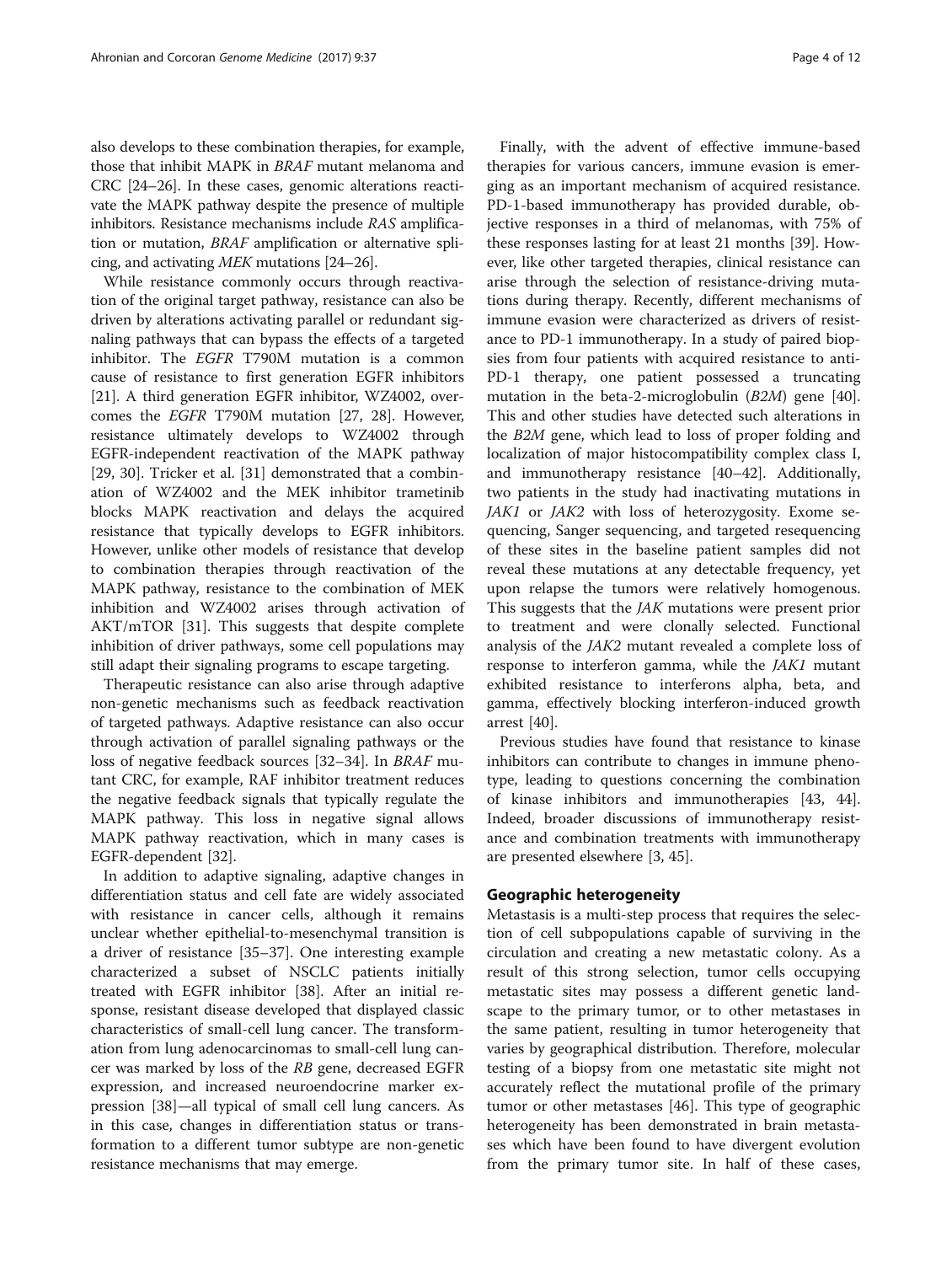alterations found in the brain metastases were potentially clinically actionable and were not detected in the primary tumor [[47](#page-10-0)]. Accordingly, treatment selection based on the molecular profile of a single biopsy may yield resistance through a mixed response of different tumor lesions to treatment that can markedly alter clinical outcomes, as displayed in Fig. [2c.](#page-2-0) In patients, this phenomenon can drive either upfront or acquired resistance to agents used in the clinic.

We recently reported [\[48\]](#page-10-0) an example of tumor heterogeneity driving upfront resistance in two esophagogastric cancer patients, in which biopsy of one metastatic site revealed high-level MET amplification. As a result of this finding, each patient was treated with a MET inhibitor and experienced a dramatic response in their metastatic disease. However, the primary disease continued to progress, leading to treatment failure (Fig. [2b](#page-2-0)). Analysis of biopsy samples from the primary tumor obtained before treatment, but never subjected to molecular analysis, revealed that MET amplification was not detected in the primary tumor, indicating that amplification either occurred spontaneously in a metastatic cell or was specifically present in a subpopulation of cells selected for upon the metastatic process [[48](#page-10-0)].

Similarly, we reported a striking example of how tumor heterogeneity between individual metastases at the time of acquired resistance can lead to mixed response and treatment failure in a CRC patient following acquired resistance to the anti-EGFR antibody cetuximab [[17](#page-9-0)]. Biopsy of a progressing liver metastasis revealed emergence of a MEK1 K57T mutation. This mutation occurs downstream of EGFR and, therefore, was found to promote resistance to cetuximab in CRC cells, but this resistance could be overcome by combined treatment with an anti-EGFR antibody and a MEK inhibitor. The patient treated with this combination experienced a reduction in the size of the liver lesion containing the MEK1 K57T mutation. However, other liver lesions progressed during this therapy, and the patient failed therapy due to a mixed response. Interestingly, liquid biopsy analysis of ctDNA isolated from serial blood draws during therapy showed a decline in MEK1 K57T levels, but a previously undetected KRAS Q61H mutation was detected prior to treatment that increased in levels despite therapy. No KRAS Q61H mutation was detected in the original liver lesion biopsy, but it was later found to be present in a biopsy of a neighboring liver metastasis that progressed through therapy [\[17\]](#page-9-0).

These studies demonstrate how geographical resistance due to tumor heterogeneity can yield mixed responses to treatment, and they emphasize a key limitation to the use of single biopsies to assess mutation status and to guide the selection of subsequent therapy [[17](#page-9-0), [47](#page-10-0), [48\]](#page-10-0). However, these cases also illustrate how using the liquid biopsy

approach to evaluate ctDNA from patient plasma can provide a more comprehensive view of the heterogeneity of resistance mechanisms present in an individual patient [[17,](#page-9-0) [48](#page-10-0)].

#### Liquid biopsies to assess patient disease

Detailed studies have demonstrated that single tumor biopsies contain a small proportion of the genetic alterations present in a given tumor [\[10\]](#page-9-0), may represent only a fraction of the disease present in a patient, and can miss potential geographical heterogeneity. Isolating ctDNA, sometimes called cell-free DNA, from liquid biopsies has the potential to capture the molecular heterogeneity of a patient's disease more effectively, and without the need for a tissue biopsy [\[49](#page-10-0)–[53\]](#page-10-0). Analyzing ctDNA from patient plasma can provide a more representative sample of a patient's disease than a single solid tumor biopsy (Fig. [2\)](#page-2-0).

For example, serial plasma samples of NSCLC patients on first-line erlotinib treatment were assayed for ctDNA targeting EGFR exon 19 deletions, EGFR L858R, and EGFR T790M [\[54](#page-10-0), [55](#page-10-0)]. During periods of response to erlotinib, reduced levels of EGFR exon 19 deletions were detected. Additionally, resistance mutations in EGFR were detectable 4–24 weeks prior to radiographic progression [\[55](#page-10-0)], providing an earlier opportunity to intervene with next-line therapy. Similarly, digital droplet PCR was also used to evaluate *EGFR* dynamics during treatment with rociletinib, a third generation EGFR inhibitor [[14\]](#page-9-0). In some patients, rociletinib resistance correlated with an increase in both the EGFR-activating mutation and T790M. Interestingly, levels of the EGFRactivating mutation increased in other patients with no change in T790M, indicating that increased T790 wildtype EGFR was the resistance mechanism [\[14](#page-9-0)]. In addition to the value of monitoring response and progression, ctDNA can be analyzed in cases where a solid tissue biopsy may not be possible [\[54](#page-10-0)].

Analysis of ctDNA is leading to a broader view of tumor heterogeneity, as a greater representation of a patient's disease can be assessed in a plasma sample, particularly when coupled with next-generation sequencing strategies. In one example, ctDNA was isolated from serial plasma samples taken from NSCLC patients on a clinical trial for a third generation EGFR inhibitor and analyzed with a targeted cancer personalized profiling by deep sequencing (CAPP-Seq) panel. Most of these patients had already been treated with at least one EGFR inhibitor and had progressive disease during this treatment. Previous studies of tumor biopsies found that a minority of patients (5–15%) exhibited multiple mechanisms of EGFR inhibitor resistance. However, CAPP-Seq analysis of ctDNA revealed that almost half of resistant EGFR T790M patients exhibited multiple resistance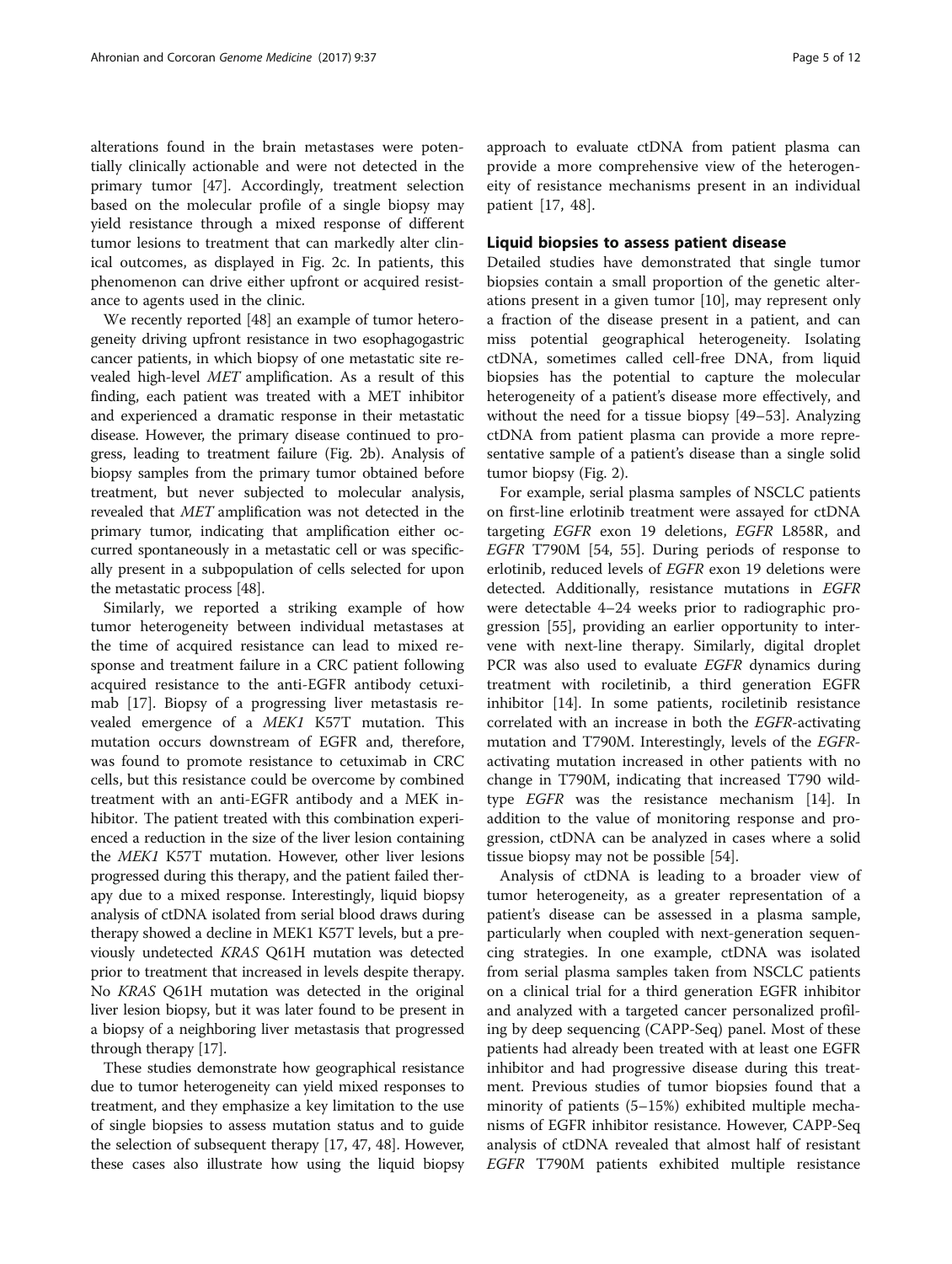mechanisms, including MET amplification, ERBB2 amplification, or additional mutations in EGFR, RB1, or PIK3CA. These data demonstrate that solid tumor biopsies are likely to under-represent the number of genomic alterations present in a patient, and this may have important implications for outcomes in response to newer EGFR inhibitors. For example, detection of MET amplification in response to the third generation EGFR inhibitor rociletinib implicates the addition of a MET inhibitor as a reasonable next-line therapy [[15\]](#page-9-0).

In addition to providing a broader genetic snapshot of a patient's disease, other benefits of liquid biopsies include that they can be non-invasively performed at any time during treatment. Solid tumor biopsies are often invasive, so their number is limited to avoid unnecessary risk and inconvenience to the patient. Also, unlike solid tumor biopsies, liquid biopsies can continue to be performed when tumors are below radiographic detection. Drawbacks of using ctDNA from liquid biopsies to monitor resistance are largely related to sensitivity issues from low DNA yields. Low ctDNA levels may limit the ability to analyze a sample by high-throughput approaches, while also increasing the frequency of potential false positives or negatives. Also, ctDNA isolation does not allow studies that require intact cells. These analyses, such as histological staining or in situ hybridization, are possible with circulating tumor cells or solid tumor biopsy. These experiments may be important in determining whether specific genetic alterations occur in the same cells or in separate tumor subpopulations. Thus, liquid biopsy may complement standard analyses of solid tumor biopsies, and integrating these two approaches may be an important approach to guide clinical decision-making. Further studies will determine the efficacy of these approaches in multiple tumor types and contexts.

## Convergent mechanisms of resistance

The pronounced heterogeneity of resistance mechanisms observed between patients, and between different tumor subclones in the same patient, presents a daunting obstacle to the development of combination therapies, or second- and third-line inhibitors, intended to overcome resistance [\[25](#page-9-0), [56](#page-10-0)–[58](#page-10-0)]. In many cases, however, multiple resistance mechanisms often converge to reactivate the original signaling pathway to which resistant tumor cells remain addicted. This convergence upon a common signaling node offers an attractive opportunity to overcome heterogeneous resistance mechanisms by therapeutically targeting a single pathway (Fig. [1\)](#page-1-0).

For example, CRCs resistant to anti-EGFR antibodies frequently develop acquired resistance through KRAS, NRAS, and BRAF mutations. These mutations each converge upon reactivation of the MAPK pathway, and cells remain sensitive to inhibition of MEK in combination

with EGFR [\[16\]](#page-9-0). Studies of resistance to combination therapies have also revealed strong addiction to the originally targeted pathway, indicating that further inhibition may restore tumor sensitivity.

Indeed, vertical inhibition of the MAPK pathway with BRAF inhibitors in combination with MEK and/or EGFR inhibitors—provides improved responses in BRAF mutant CRC compared to BRAF inhibitor alone [\[59](#page-10-0), [60](#page-10-0)]. However, even if a patient initially responds to a combination of inhibitors targeting two or three nodes of the MAPK pathway, resistance ultimately develops. Through analysis of biopsies taken before and after treatment, as well as the generation of resistant cell lines in culture, we have learned that the vast majority of resistance mechanisms to combination therapy ultimately reactivate the MAPK pathway [[25,](#page-9-0) [61](#page-10-0)]. Mechanisms include KRAS mutation and amplification, as well as amplification of mutant BRAF, and MEK mutations [[25](#page-9-0), [61](#page-10-0)], which all converge to reactivate extracellular signalregulated kinase (ERK) in tumor cells. Remarkably, resistant CRCs harboring any of the above alterations retain sensitivity to direct ERK inhibition or ERK-based combinations, illustrating how targeting a common convergent signaling node can potentially overcome multiple resistance mechanisms [\[25,](#page-9-0) [61\]](#page-10-0).

Convergent mechanisms of resistance to targeted therapy can occur within a single patient. For example, analysis of five vemurafenib-resistant metastases from a single patient with BRAF-mutant melanoma revealed that MAPK signaling was reactivated in each of the five tumors, albeit through discrete mechanisms. Mutant BRAF was amplified in three lesions; one lesion contained a BRAF fusion and another contained an activating insertion in the MEK1 gene [\[23](#page-9-0)]. This heterogeneity of resistance mechanisms within one patient illustrates the challenge in treating resistant tumors driven by multiple mechanisms. However, as each of these resistance mechanisms has converged on reactivation of the MAPK pathway and increased phosphorylated ERK levels, improved MAPK targeting through combination therapies or direct ERK targeting remains a treatment option for this type of resistance [[62](#page-10-0)].

Similarly, a patient with metastatic breast cancer with an activating PIK3CA mutation was treated with the PI3Kα inhibitor BYL719 and eventually developed BYL719 resistance [\[63\]](#page-10-0). Analyses of multiple metastases from the patient revealed that each metastatic lesion harbored different genetic alterations that resulted in PTEN loss, the source of BYL719 resistance [[63](#page-10-0)]. While each tumor site likely arose from different tumor subclones containing different PTEN alterations, this mechanism of convergent evolution was a common source of resistance across multiple tumor sites. These cells with PTEN loss were then sensitive to PI3K p110β inhibition [\[63](#page-10-0)].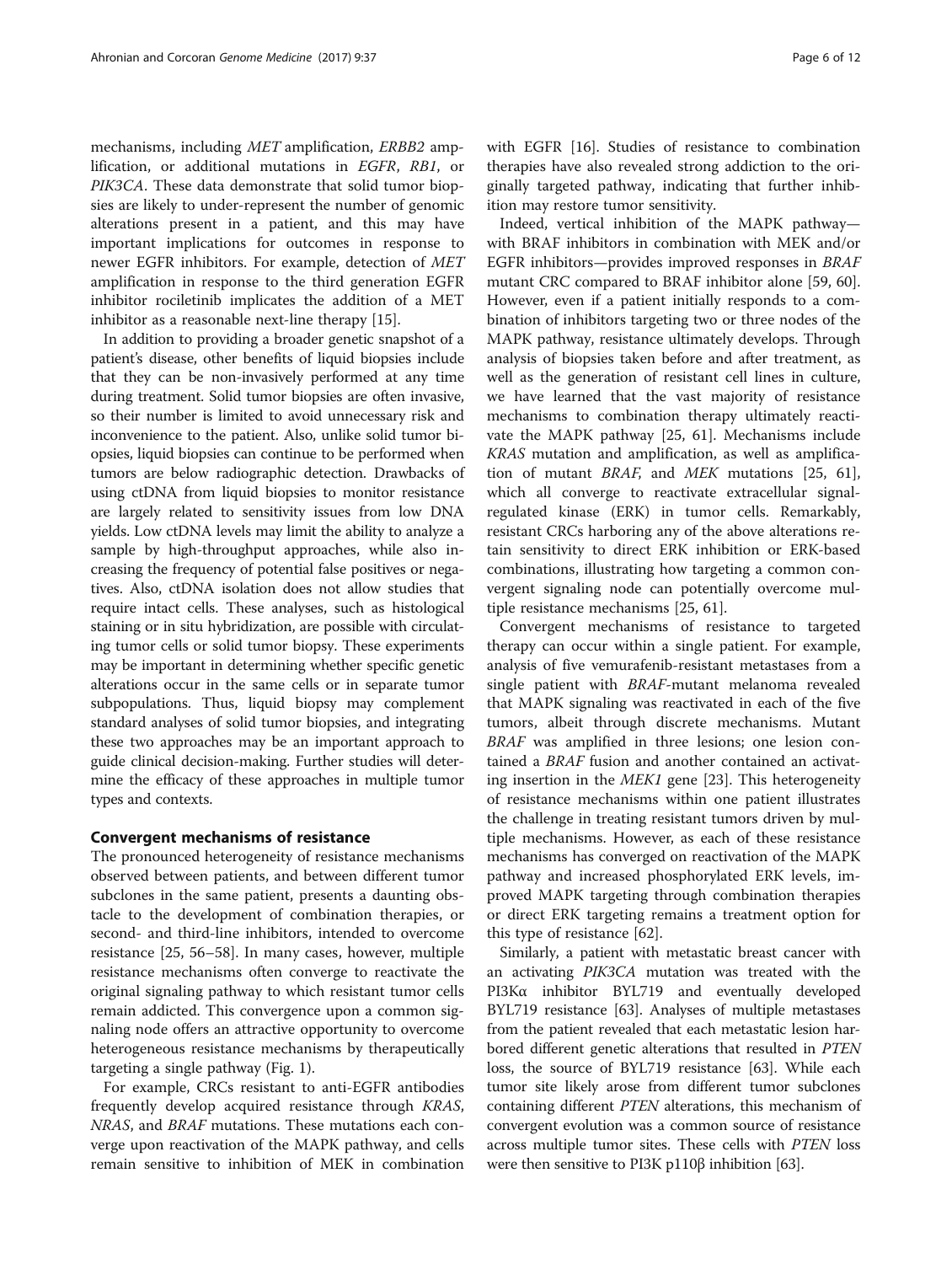In ALK-rearranged NSCLC resistant to crizotinib (an ALK/MET inhibitor), only 31% of patients exhibited ALK mutations or ALK amplification post-treatment [[64](#page-10-0)]. Following treatment with second-generation ALK inhibitors, it was found that ALK mutations were more likely to drive resistance, occurring at a rate of 54, and 12.5% of these patients contained multiple ALK mutations. These data suggest that while other resistance mechanisms can exist, subclonal selection by ALK inhibitor treatment results in the progressively increased likelihood that ontarget resistance (that is, resistance to the originally targeted protein, here ALK) will arise. Treatment with the third generation ALK inhibitor lorlatinib has been most successful against tumors with ALK mutations that arose during therapy with second-generation ALK inhibitors [[64](#page-10-0)], providing a prognostic indicator for lorlatinib treatment in ALK-addicted progressive disease.

#### Clinical approaches for heterogeneous tumors

With the increase in awareness and detection of tumor heterogeneity and multiple genetic sources of resistance, our focus now turns to what clinical approaches can be taken for optimal benefit. Some combination therapies seek to overcome sources of adaptive resistance by targeting multiple signaling nodes. In other cases, new inhibitors are in development that target known routes of resistance, and these may be useful when combined with currently used inhibitors to prevent outgrowth of known resistance mutations.

# Combination therapies targeting convergent mechanisms of resistance

While studying individual resistance mechanisms is valuable for informing future treatment approaches, specifically targeting individual resistance alterations as they arise is unlikely to be clinically feasible. As described above, however, many genetic resistance mechanisms converge on reactivation of the intended protein or pathway target, as in the case of the MAPK pathway in BRAF mutant melanoma or CRC [\[11, 25](#page-9-0)]. In this scenario, using recently developed inhibitors to target ERK as a common convergent signaling node allows multiple resistance mechanisms to be simultaneously overcome. Finding new approaches to maintaining the inactivation of key signaling pathways and "escape routes" is essential to overcoming and delaying resistance.

One example is in ALK-rearranged NSCLC, in which a patient exhibited acquired resistance to crizotinib caused by a mutation in *ALK* [[65](#page-10-0)]. This patient's disease responded to the third generation ALK inhibitor lorlatinib, yet subsequently developed resistance after the acquisition of a second ALK mutation. Interestingly, the second acquired mutation resensitized ALK to crizotinib, allowing the patient to respond to this inhibitor a second time [\[65\]](#page-10-0). This unique example of resensitization to a compound emphasizes that addiction to a key tumor driver is the likely driver of resistance, and overcoming this will most often focus on blocking reactivation of the same pathway. Like ALK, second and third generation inhibitors are being developed for several targets, notably EGFR and mTOR, which can extend treatment options for kinase-driven cancers as they progress [\[22,](#page-9-0) [64](#page-10-0)].

In cases where resistance develops during treatment with an inhibitor of receptor tyrosine kinases (RTKs) such as EGFR, or ALK, common resistance mechanisms include on-target mutations [\[13](#page-9-0), [14,](#page-9-0) [51, 65\]](#page-10-0). This phenomenon is similar in the cases of resistance to monoclonal antibodies targeting RTKs, such as cetuximab or panitumumab for EGFR. To block developing resistance, a compound mixture has been developed that contains two or three non-overlapping antibodies targeting EGFR [[66, 67](#page-10-0)]. In CRCs that were resistant to cetuximab because of an acquired EGFR mutation, resistance was overcome by using the antibody mixtures Sym004 or MM-151 [[66, 67\]](#page-10-0). Additional antibody or inhibitor mixtures will likely be developed in order to overcome resistance to first-line treatments and delay the development of additional resistance.

#### New compounds targeting key signaling nodes

In addition to next-generation inhibitors, new compounds are being developed that may prevent resistance by targeting key pathway nodes that are known to be crucial for driving resistance. One example is the development of inhibitors that directly target ERK activity, including ulixertinib and SCH772984 [\[68](#page-10-0), [69](#page-10-0)]. Since many common resistance mechanisms result in MAPK pathway reactivation [\[11, 25](#page-9-0), [31, 70](#page-10-0)], using an ERK inhibitor in combination with other MAPK pathway inhibitors may provide improved responses. Indeed, ERK inhibition was able to overcome resistance to vertical inhibition of MAPK pathway components in BRAF mutant CRC and melanoma [[25,](#page-9-0) [61](#page-10-0), [70](#page-10-0)–[72](#page-10-0)]. Additionally, where KRAS mutant cells are intrinsically resistant to MAPK inhibitors that target RAF and MEK, because of adaptive reactivation of P-ERK, direct inhibition of ERK may enhance responses in these cell types [\[73, 74](#page-10-0)]. MEK inhibitors are also currently being investigated for many combination treatments. Adding ERK inhibitors, or substituting ERK for MEK, may improve MAPK pathway targeting in many cases.

Several compounds target BRAF, yet unfortunately they have little affinity for other RAF isoforms. In BRAF wild-type cells, BRAF inhibitors induce dimerization of RAF proteins, leading to paradoxical activation of the RAF-MEK-ERK cascade [[75, 76](#page-11-0)]. This activation is a major limitation for the clinical use of RAF inhibitors and also results in side effects in the skin for those with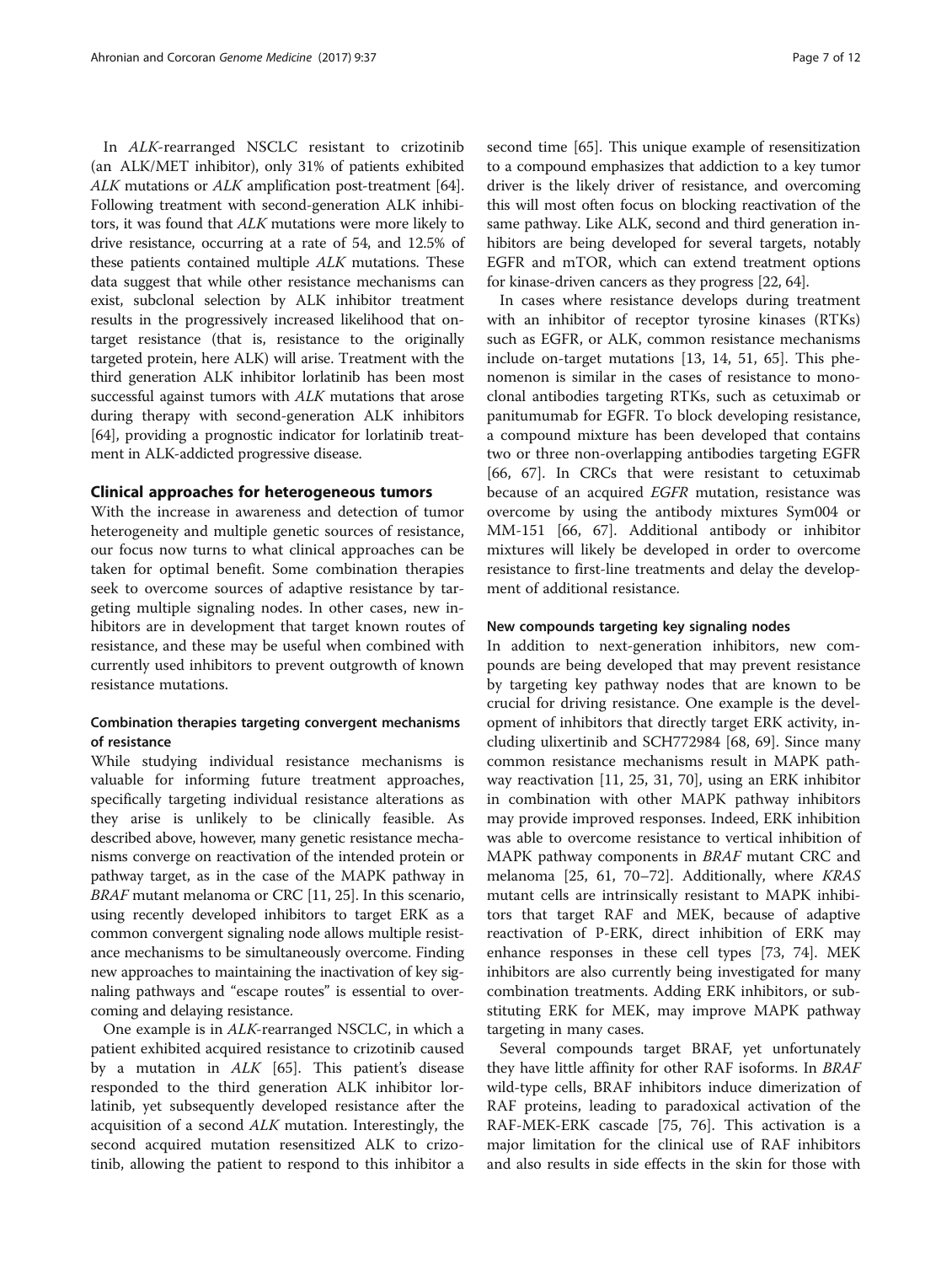BRAF mutant tumors [\[1](#page-9-0)]. LY3009120 is a new RAF inhibitor with approximately equal affinity for all RAF isoforms. This compound induces dimerization of RAF, yet blocks kinase activity of the dimers in RAS and RAF mutant cells [[77\]](#page-11-0). Limiting the paradoxical reactivation in BRAF wild-type cancers, as well as potentially limiting the side effects in skin of BRAF inhibitors, may provide therapeutic benefit for many patients. In vemurafenibresistant melanoma, LY3009120 was able to block RAF activity, despite the presence of several MAPKreactivating mechanisms [[77](#page-11-0)]. Indeed, pan-RAF inhibition in combination with MEK inhibition can overcome intrinsic resistance to MAPK inhibition in RAS-mutant cancers, as well as acquired resistance in RAS and RAF-mutant cancers [\[72,](#page-10-0) [78](#page-11-0)–[80\]](#page-11-0).

RAS activity is required for the downstream signaling of many RTKs. It has been found that RAS activity is dependent on dephosphorylation of Tyrosine32 (Y32), which results in RAS binding to RAF and its GTPaseactivating protein. The dephosphorylation of Y32 is mediated by the phosphatase SHP2, which directly activates RAS downstream of RTK signaling [\[81\]](#page-11-0). This implicated the SHP2 phosphatase as a therapeutic target for RTKdriven cancers, leading to the development of a SHP2 inhibitor, despite the challenges of creating phosphatase inhibitors [\[82\]](#page-11-0). Indeed, SHP2 inhibition reduced P-ERK levels in RTK-addicted cell lines, and accordingly reduced their survival and proliferation. Additionally, the compound successfully induced tumor regressions in a xenograft model. As might be expected, SHP2 inhibition had no effect in KRAS or BRAF mutant cancers [\[83](#page-11-0)]. It remains to be seen whether the SHP2 inhibitor can cooperate with other inhibitors to reduce the adaptive feedback that occurs through RTK signaling in response to inhibition of several major pathway nodes, such as with MAPK inhibition in KRAS mutant cancers.

#### Combination and sequential targeted therapy

The clinical problem of heterogeneity can be approached with multiple treatment strategies. The first involves combination therapies that target known mechanisms of adaptive or acquired resistance that can emerge during treatment. This approach delays the progression of disease by preventing outgrowth of the most common resistant clones. The second approach involves monitoring the emergence of resistance-causing alterations in a patient's disease by liquid biopsy. Treatments can be adjusted based on the findings of this testing to sequentially target emerging resistance mechanisms.

Using combination therapies to address upfront resistance mechanisms has the benefit of targeting a greater percentage of cancer cells than sequential targeting. Additionally, several compounds exhibit synergistic effects that result in improved pathway targeting. Modeling of tumor evolution has demonstrated greater benefits with combinatorial therapy versus sequential therapy because of the potential for drug synergy and the potential for particular alterations to cause crossresistance to multiple compounds [[84](#page-11-0)]. For example, when lung cancers with the EML4-ALK fusion were treated with ALK inhibitor alone, either adaptive signaling or acquired mutations resulted in reactivation of the MAPK pathway. When a MEK inhibitor was combined with the ALK inhibitor, cells exhibited stronger and longer-lasting responses [[85\]](#page-11-0). Here, sequential therapy would not be beneficial, since either monotherapy alone would be ineffective.

Similarly, EGFR antibody treatment in CRC results in MAPK pathway reactivation. Resistant cells were found to contain alterations to RAS and RAF genes, leading to permanent pathway activation. Combination treatment with agents targeting EGFR and MEK impaired growth of these resistant cells, and—importantly—a xenotransplant from a patient who acquired EGFR antibody resistance responded to the combined targeting of EGFR and MEK [[16\]](#page-9-0). Additionally, combination treatment targeting EGFR and MEK was able to block the outgrowth of resistant clones, indicating that this combination can prevent resistance in addition to overcoming acquired resistance [[86\]](#page-11-0).

However, using multiple targeted agents in combination may not be tolerable, and toxicity is likely to limit the efficacy and feasibility of this approach in the clinic. Accordingly, an alternative strategy would be to carry out sequential therapies directed against specific resistant subclones, using real-time liquid biopsy ctDNA analysis to monitor clonal evolution and guide adaptation of therapy (Fig. [3\)](#page-8-0). Sequential therapies have some benefits over combination therapy, including the ability to use optimal doses without the need to reduce doses due to toxicity concerns. Similarly, some patients may have conditions that prevent them from tolerating some therapy combinations simultaneously. As liquid biopsy technologies become more commonly used in the clinic, treatment regimens may be altered to adjust to the molecular changes in a patient's overall tumor burden more rapidly, as resistance mechanisms emerge, prior to the radiographic detection of resistant disease. Furthermore, recent studies have suggested that some resistant subclones that emerge during therapy may decrease in prevalence after the therapy is discontinued, and that this can be monitored in ctDNA, suggesting that a patient may later be successfully re-challenged with the same therapy [\[87\]](#page-11-0).

Commonly, patients with EGFR mutant lung cancers become resistant to first-line EGFR-targeted therapies due to the acquisition of a gatekeeper mutation in EGFR, T790M [[21\]](#page-9-0). Patients with EGFR mutant lung cancers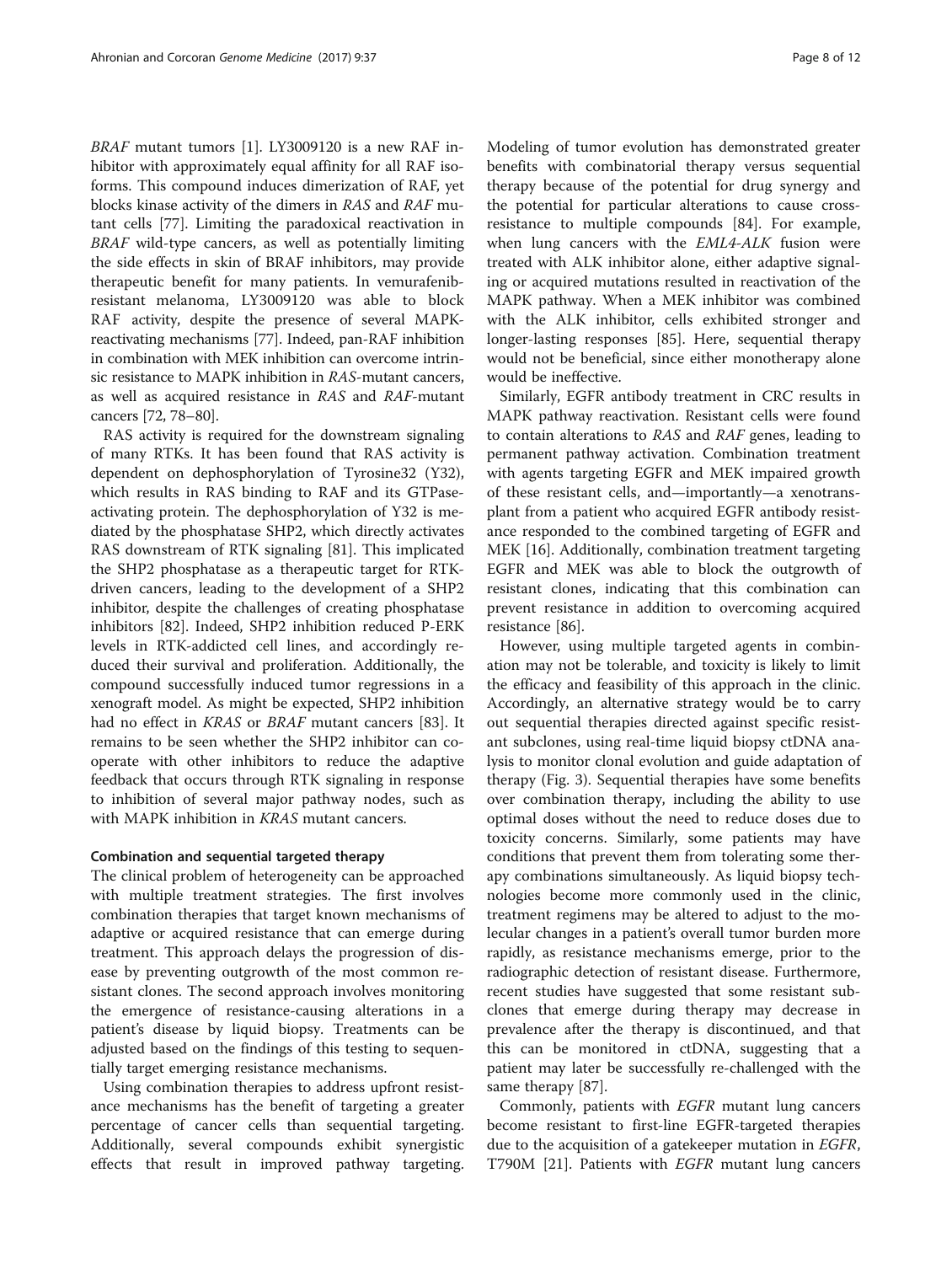<span id="page-8-0"></span>

with the T790M mutation were enrolled in a trial of rociletinib, a third generation inhibitor that targets T790M-mutant EGFR [[14](#page-9-0)]. During the study, solid tumor biopsies were collected from patients before the study and after acquiring resistance to rociletinib. In some of these patients, analysis of the tumor biopsies revealed an increased frequency of EGFR that is wild type for the T790 mutation as a mechanism of rociletinib resistance, as discussed earlier [[14](#page-9-0)]. Notably, comparison of solid tumor and liquid biopsies from these patients revealed similar results in the ratios of wild type to mutant EGFR detected, indicating that liquid biopsies may be suitable for longitudinal assessment of a patient's tumor [[14\]](#page-9-0). These data suggest that monitoring via liquid biopsy can provide adequate information regarding the resistance mechanisms present in a tumor, and can inform subsequent treatment decisions without the need for a second solid tumor biopsy.

In a recent trial [\[88\]](#page-11-0), the FGFR2 inhibitor BGJ398 was found to be effective for intrahepatic cholangiocarcinoma patients with activating FGFR2 fusions; however, resistance developed after a short response period. Serial analysis of ctDNA from three patients who developed acquired resistance to therapy following initial clinical benefit revealed the emergence of polyclonal secondary mutations in the FGFR2 kinase domain, which drive resistance to BGJ398 [\[89](#page-11-0)]. Mechanistic studies revealed that each of the multiple resistance mutations in FGFR2 emerging in these patients was surmountable by

structurally distinct FGFR inhibitors, but that no single inhibitor could effectively overcome them all. However, if a specific "next line" FGFR inhibitor could be selected based on the profile of emerging FGFR2 mutations as detected by real-time liquid biopsy, this may allow clinical application of the most effective therapeutic strategy for each patient to prolong clinical benefit. This example suggests the potential for longitudinal monitoring of emerging resistance alterations to inform adaptation of subsequent treatment strategies for patients with resistant disease.

## Conclusions

Next-generation sequencing of patient biopsies has revealed that tumors contain vastly heterogeneous genetic alterations in multiple subclones. This heterogeneity in patient tumors provides the fuel for upfront and acquired resistance to targeted therapies. The stage in tumor development at which the resistance mutation occurs dictates the clinical presentation of resistance, such as upfront resistance, acquired resistance at the primary site, or acquired resistance at a metastatic site (Fig. [2](#page-2-0)). As there is the potential for multiple resistance mechanisms within a single patient, particularly between multiple lesions in a patient, analysis of liquid biopsies can achieve a more accurate representation of resistance. These technologies provide an exciting opportunity to more closely monitor the emergence of new genetic alterations without a solid tumor biopsy, and may lead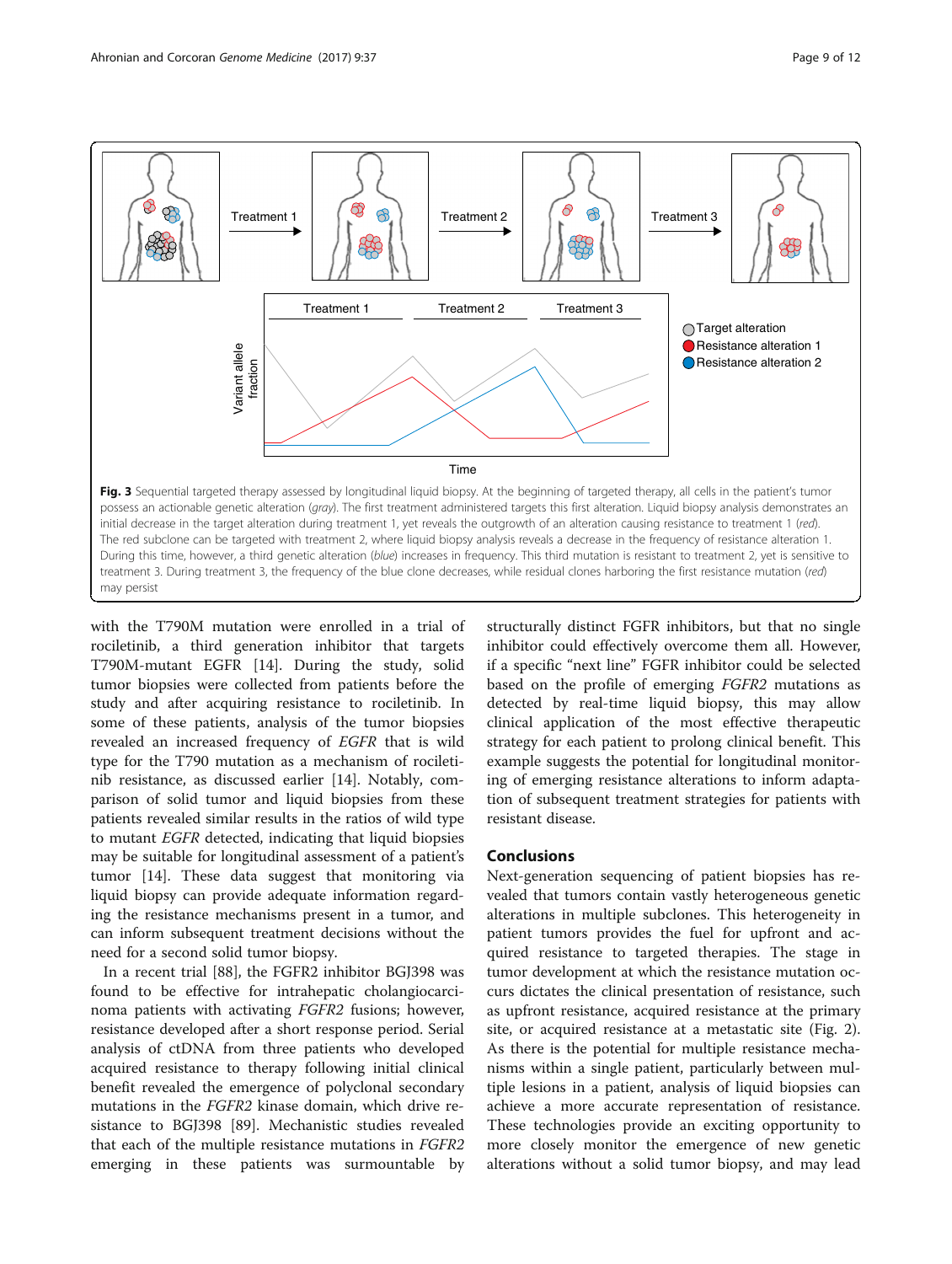<span id="page-9-0"></span>to more rapid adaptation of sequential therapies to overcome specific resistance mechanisms detected in the blood. Despite the vast heterogeneity of resistancedriving mechanisms, many of these mechanisms converge on reactivation of the same protein or pathway. Targeting crucial nodes required for reactivation of these key pathways provides a therapeutic opportunity for resistant cancers, despite the presence of multiple resistance mechanisms. While resistance may never be entirely prevented, the development of new inhibitors and combination approaches may help to treat common drivers of resistance or delay progressive disease.

#### Abbreviations

CRC: Colorectal cancer; NSCLC: Non-small cell lung carcinoma; RTK: Receptor tyrosine kinase

#### Funding

RBC acknowledges support from the NIH/NCI Gastrointestinal CancerSPORE P50 CA127003, a Damon Runyon Clinical Investigator Award, NIH/NCI 1K08CA166510, 1R01CA208437, and a Stand Up to Cancer Colorectal Cancer Dream Team Grant.

#### Authors' contributions

Both authors wrote and approved the final manuscript.

#### Competing interests

RBC has received research funding from AstraZeneca and is a consultant/ advisory board member for Genentech, Merrimack Pharmaceuticals, Astex Pharmaceuticals, N-of-one, Taiho Pharmaceuticals, Avidity Biosciences, and Amgen. LGA declares she has no competing interests.

#### Publisher's Note

Springer Nature remains neutral with regard to jurisdictional claims in published maps and institutional affiliations.

#### Published online: 21 April 2017

#### References

- 1. Chapman PB, Hauschild A, Robert C, Haanen JB, Ascierto P, Larkin J, et al. Improved survival with vemurafenib in melanoma with BRAF V600E mutation. N Engl J Med. 2011;364(26):2507–16.
- Siegelin MD, Borczuk AC. Epidermal growth factor receptor mutations in lung adenocarcinoma. Lab Invest. 2014;94(2):129–37.
- 3. Sharma P, Hu-Lieskovan S, Wargo JA, Ribas A. Primary, adaptive, and acquired resistance to cancer immunotherapy. Cell. 2017;168(4):707–23.
- 4. Burrell RA, Swanton C. Tumour heterogeneity and the evolution of polyclonal drug resistance. Mol Oncol. 2014;8(6):1095–111.
- 5. Almendro V, Marusyk A, Polyak K. Cellular heterogeneity and molecular evolution in cancer. Annu Rev Pathol. 2013;8:277–302.
- 6. Vogelstein B, Papadopoulos N, Velculescu VE, Zhou S, Diaz Jr LA, Kinzler KW. Cancer genome landscapes. Science. 2013;339(6127):1546–58.
- 7. Hata AN, Niederst MJ, Archibald HL, Gomez-Caraballo M, Siddiqui FM, Mulvey HE, et al. Tumor cells can follow distinct evolutionary paths to become resistant to epidermal growth factor receptor inhibition. Nat Med. 2016;22(3):262–9.
- Hiley C, de Bruin EC, McGranahan N, Swanton C. Deciphering intratumor heterogeneity and temporal acquisition of driver events to refine precision medicine. Genome Biol. 2014;15(8):453.
- 9. McGranahan N, Swanton C. Biological and therapeutic impact of intratumor heterogeneity in cancer evolution. Cancer Cell. 2015;27(1):15–26.
- 10. Gerlinger M, Rowan AJ, Horswell S, Larkin J, Endesfelder D, Gronroos E, et al. Intratumor heterogeneity and branched evolution revealed by multiregion sequencing. N Engl J Med. 2012;366(10):883–92.
- 11. Johnson DB, Menzies AM, Zimmer L, Eroglu Z, Ye F, Zhao S, et al. Acquired BRAF inhibitor resistance: a multicenter meta-analysis of the spectrum and

frequencies, clinical behaviour, and phenotypic associations of resistance mechanisms. Eur J Cancer. 2015;51(18):2792–9.

- 12. Shi H, Hugo W, Kong X, Hong A, Koya RC, Moriceau G, et al. Acquired resistance and clonal evolution in melanoma during BRAF inhibitor therapy. Cancer Discov. 2014;4(1):80–93.
- 13. Belchis DA, Tseng LH, Gniadek T, Haley L, Lokhandwala P, Illei P, et al. Heterogeneity of resistance mutations detectable by next-generation sequencing in TKI-treated lung adenocarcinoma. Oncotarget. 2016;7(29):45237–48.
- 14. Piotrowska Z, Niederst MJ, Karlovich CA, Wakelee HA, Neal JW, Mino-Kenudson M, et al. Heterogeneity underlies the emergence of EGFRT790 wild-type clones following treatment of T790M-positive cancers with a third-generation EGFR inhibitor. Cancer Discov. 2015;5(7):713–22.
- 15. Chabon JJ, Simmons AD, Lovejoy AF, Esfahani MS, Newman AM, Haringsma HJ, et al. Circulating tumour DNA profiling reveals heterogeneity of EGFR inhibitor resistance mechanisms in lung cancer patients. Nat Commun. 2016;7:11815.
- 16. Misale S, Arena S, Lamba S, Siravegna G, Lallo A, Hobor S, et al. Blockade of EGFR and MEK intercepts heterogeneous mechanisms of acquired resistance to anti-EGFR therapies in colorectal cancer. Sci Transl Med. 2014;6(224):224ra26.
- 17. Russo M, Siravegna G, Blaszkowsky LS, Corti G, Crisafulli G, Ahronian LG, et al. Tumor heterogeneity and lesion-specific response to targeted therapy in colorectal cancer. Cancer Discov. 2016;6(2):147–53.
- 18. Morris LG, Riaz N, Desrichard A, Senbabaoglu Y, Hakimi AA, Makarov V, et al. Pan-cancer analysis of intratumor heterogeneity as a prognostic determinant of survival. Oncotarget. 2016;7(9):10051–63.
- 19. Normanno N, Rachiglio AM, Lambiase M, Martinelli E, Fenizia F, Esposito C, et al. Heterogeneity of KRAS, NRAS, BRAF and PIK3CA mutations in metastatic colorectal cancer and potential effects on therapy in the CAPRI GOIM trial. Ann Oncol. 2015;26(8):1710–4.
- 20. Esposito A, Criscitiello C, Locatelli M, Milano M, Curigliano G. Liquid biopsies for solid tumors: Understanding tumor heterogeneity and real time monitoring of early resistance to targeted therapies. Pharmacol Ther. 2016;157:120–4.
- 21. Pao W, Miller VA, Politi KA, Riely GJ, Somwar R, Zakowski MF, et al. Acquired resistance of lung adenocarcinomas to gefitinib or erlotinib is associated with a second mutation in the EGFR kinase domain. PLoS Med. 2005;2(3):e73.
- 22. Rodrik-Outmezguine VS, Okaniwa M, Yao Z, Novotny CJ, McWhirter C, Banaji A, et al. Overcoming mTOR resistance mutations with a new-generation mTOR inhibitor. Nature. 2016;534(7606):272–6.
- 23. Kemper K, Krijgsman O, Cornelissen-Steijger P, Shahrabi A, Weeber F, Song JY, et al. Intra- and inter-tumor heterogeneity in a vemurafenibresistant melanoma patient and derived xenografts. EMBO Mol Med. 2015;7(9):1104–18.
- 24. Wagle N, Van Allen EM, Treacy DJ, Frederick DT, Cooper ZA, Taylor-Weiner A, et al. MAP kinase pathway alterations in BRAF-mutant melanoma patients with acquired resistance to combined RAF/MEK inhibition. Cancer Discov. 2014;4(1):61–8.
- 25. Ahronian LG, Sennott EM, Van Allen EM, Wagle N, Kwak EL, Faris JE, et al. Clinical acquired resistance to RAF inhibitor combinations in BRAF-mutant colorectal cancer through MAPK pathway alterations. Cancer Discov. 2015;5(4):358–67.
- 26. Ahronian LG, Corcoran RB. Effective MAPK inhibition is critical for therapeutic responses in colorectal cancer with BRAF mutations. Mol Cell Oncol. 2016;3(1):e1048405.
- 27. Nanjo S, Yamada T, Nishihara H, Takeuchi S, Sano T, Nakagawa T, et al. Ability of the Met kinase inhibitor crizotinib and new generation EGFR inhibitors to overcome resistance to EGFR inhibitors. PLoS One. 2013;8(12):e84700.
- 28. Ercan D, Choi HG, Yun CH, Capelletti M, Xie T, Eck MJ, et al. EGFR mutations and resistance to irreversible pyrimidine-based EGFR inhibitors. Clin Cancer Res. 2015;21(17):3913–23.
- 29. Eberlein CA, Stetson D, Markovets AA, Al-Kadhimi KJ, Lai Z, Fisher PR, et al. Acquired resistance to the mutant-selective EGFR inhibitor AZD9291 is associated with increased dependence on RAS signaling in preclinical models. Cancer Res. 2015;75(12):2489–500.
- 30. Ercan D, Xu C, Yanagita M, Monast CS, Pratilas CA, Montero J, et al. Reactivation of ERK signaling causes resistance to EGFR kinase inhibitors. Cancer Discov. 2012;2(10):934–47.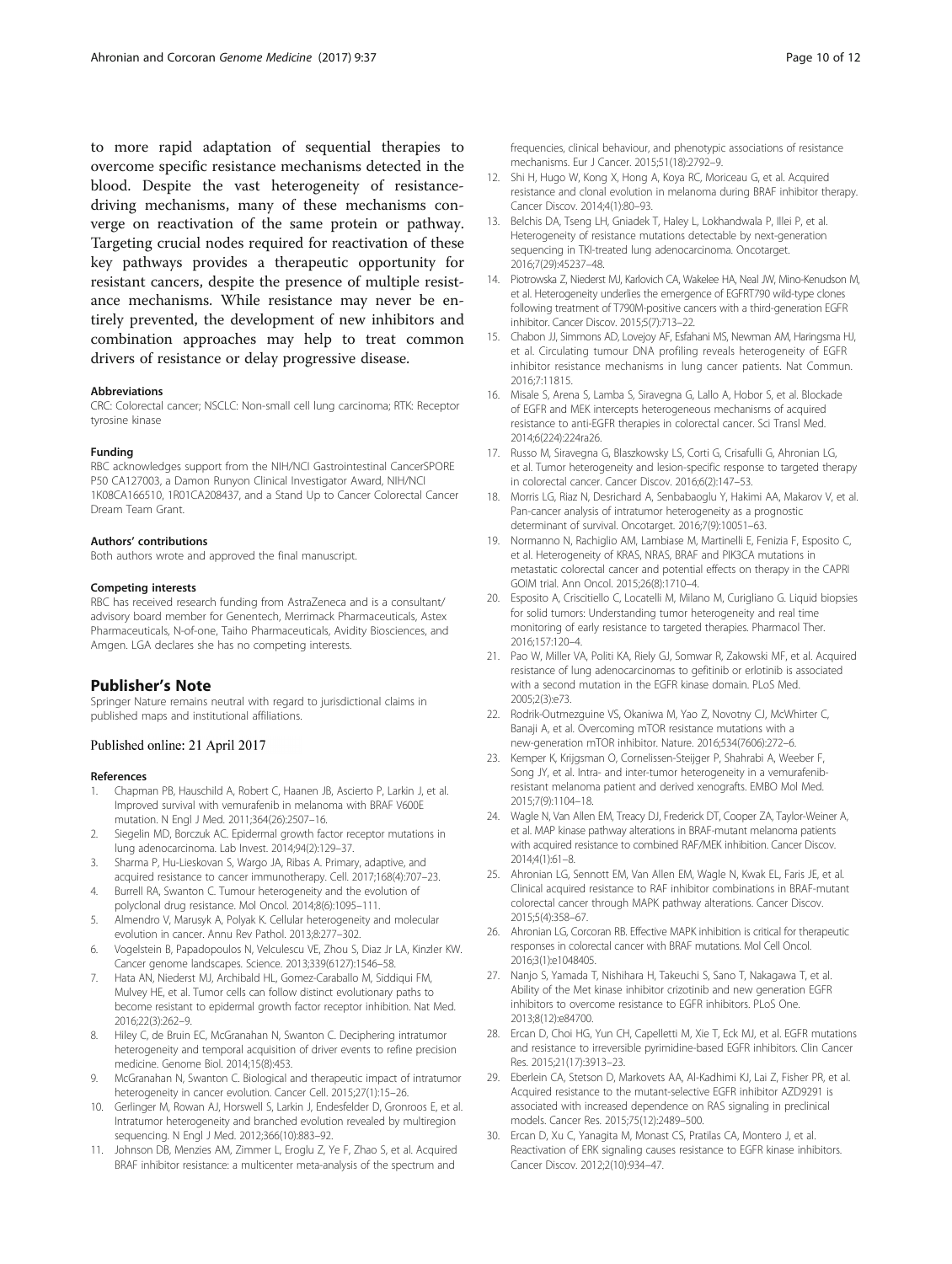- <span id="page-10-0"></span>31. Tricker EM, Xu C, Uddin S, Capelletti M, Ercan D, Ogino A, et al. Combined EGFR/MEK inhibition prevents the emergence of resistance in EGFR-mutant lung cancer. Cancer Discov. 2015;5(9):960–71.
- 32. Corcoran RB, Ebi H, Turke AB, Coffee EM, Nishino M, Cogdill AP, et al. EGFR-mediated re-activation of MAPK signaling contributes to insensitivity of BRAF mutant colorectal cancers to RAF inhibition with vemurafenib. Cancer Discov. 2012;2(3):227–35.
- 33. Koyama S, Akbay EA, Li YY, Herter-Sprie GS, Buczkowski KA, Richards WG, et al. Adaptive resistance to therapeutic PD-1 blockade is associated with upregulation of alternative immune checkpoints. Nat Commun. 2016;7:10501.
- 34. Chandarlapaty S. Negative feedback and adaptive resistance to the targeted therapy of cancer. Cancer Discov. 2012;2(4):311–9.
- 35. Chen CC, Lee KD, Pai MY, Chu PY, Hsu CC, Chiu CC, et al. Changes in DNA methylation are associated with the development of drug resistance in cervical cancer cells. Cancer Cell Int. 2015;15:98.
- 36. Gower A, Hsu WH, Hsu ST, Wang Y, Giaccone G. EMT is associated with, but does not drive resistance to ALK inhibitors among EML4-ALK non-small cell lung cancer. Mol Oncol. 2016;10(4):601–9.
- 37. Biddle A, Gammon L, Liang X, Costea DE, Mackenzie IC. Phenotypic plasticity determines cancer stem cell therapeutic resistance in oral squamous cell carcinoma. EBioMedicine. 2016;4:138–45.
- 38. Niederst MJ, Sequist LV, Poirier JT, Mermel CH, Lockerman EL, Garcia AR, et al. RB loss in resistant EGFR mutant lung adenocarcinomas that transform to small-cell lung cancer. Nat Commun. 2015;6:6377.
- 39. Ribas A, Hamid O, Daud A, Hodi FS, Wolchok JD, Kefford R, et al. Association of pembrolizumab with tumor response and survival among patients with advanced melanoma. JAMA. 2016;315(15):1600–9.
- 40. Zaretsky JM, Garcia-Diaz A, Shin DS, Escuin-Ordinas H, Hugo W, Hu-Lieskovan S, et al. Mutations associated with acquired resistance to PD-1 blockade in melanoma. N Engl J Med. 2016;375(9):819–29.
- 41. Restifo NP, Marincola FM, Kawakami Y, Taubenberger J, Yannelli JR, Rosenberg SA. Loss of functional beta 2-microglobulin in metastatic melanomas from five patients receiving immunotherapy. J Natl Cancer Inst. 1996;88(2):100–8.
- 42. Sucker A, Zhao F, Real B, Heeke C, Bielefeld N, Mabetaen S, et al. Genetic evolution of T-cell resistance in the course of melanoma progression. Clin Cancer Res. 2014;20(24):6593–604.
- 43. Frederick DT, Piris A, Cogdill AP, Cooper ZA, Lezcano C, Ferrone CR, et al. BRAF inhibition is associated with enhanced melanoma antigen expression and a more favorable tumor microenvironment in patients with metastatic melanoma. Clin Cancer Res. 2013;19(5):1225–31.
- 44. Cooper ZA, Frederick DT, Juneja VR, Sullivan RJ, Lawrence DP, Piris A, et al. BRAF inhibition is associated with increased clonality in tumor-infiltrating lymphocytes. Oncoimmunology. 2013;2(10):e26615.
- 45. Hu-Lieskovan S, Robert L, Homet Moreno B, Ribas A. Combining targeted therapy with immunotherapy in BRAF-mutant melanoma: promise and challenges. J Clin Oncol. 2014;32(21):2248–54.
- 46. Zhao ZM, Zhao B, Bai Y, Iamarino A, Gaffney SG, Schlessinger J, et al. Early and multiple origins of metastatic lineages within primary tumors. Proc Natl Acad Sci U S A. 2016;113(8):2140–5.
- 47. Brastianos PK, Carter SL, Santagata S, Cahill DP, Taylor-Weiner A, Jones RT, et al. Genomic characterization of brain metastases reveals branched evolution and potential therapeutic targets. Cancer Discov. 2015;5(11):1164–77.
- 48. Kwak EL, Ahronian LG, Siravegna G, Mussolin B, Godfrey JT, Clark JW, et al. Molecular heterogeneity and receptor coamplification drive resistance to targeted therapy in MET-amplified esophagogastric cancer. Cancer Discov. 2015;5(12):1271–81.
- 49. Dawson SJ, Tsui DW, Murtaza M, Biggs H, Rueda OM, Chin SF, et al. Analysis of circulating tumor DNA to monitor metastatic breast cancer. N Engl J Med. 2013;368(13):1199–209.
- 50. Higgins MJ, Jelovac D, Barnathan E, Blair B, Slater S, Powers P, et al. Detection of tumor PIK3CA status in metastatic breast cancer using peripheral blood. Clin Cancer Res. 2012;18(12):3462–9.
- 51. Diaz Jr LA, Williams RT, Wu J, Kinde I, Hecht JR, Berlin J, et al. The molecular evolution of acquired resistance to targeted EGFR blockade in colorectal cancers. Nature. 2012;486(7404):537–40.
- 52. Misale S, Yaeger R, Hobor S, Scala E, Janakiraman M, Liska D, et al. Emergence of KRAS mutations and acquired resistance to anti-EGFR therapy in colorectal cancer. Nature. 2012;486(7404):532–6.
- 53. Bettegowda C, Sausen M, Leary RJ, Kinde I, Wang Y, Agrawal N, et al. Detection of circulating tumor DNA in early- and late-stage human malignancies. Sci Transl Med. 2014;6(224):224ra24.
- 54. Yanagita M, Redig AJ, Paweletz CP, Dahlberg SE, O'Connell A, Feeney N, et al. A prospective evaluation of circulating tumor cells and cell-free DNA in EGFR mutant non-small cell lung cancer patients treated with erlotinib on a phase II trial. Clin Cancer Res. 2016;22(24):6010–20.
- 55. Oxnard GR, Paweletz CP, Kuang Y, Mach SL, O'Connell A, Messineo MM, et al. Noninvasive detection of response and resistance in EGFR-mutant lung cancer using quantitative next-generation genotyping of cell-free plasma DNA. Clin Cancer Res. 2014;20(6):1698–705.
- 56. Bahcall M, Sim T, Paweletz CP, Patel JD, Alden RS, Kuang Y, et al. Acquired MET D1228V mutation and resistance to MET inhibition in lung cancer. Cancer Discov. 2016;6(12):1334–41.
- 57. Gray J, Haura E. Update on third-generation EGFR tyrosine kinase inhibitors. Transl Lung Cancer Res. 2014;3(6):360–2.
- 58. Wu J, Savooji J, Liu D. Second- and third-generation ALK inhibitors for non-small cell lung cancer. J Hematol Oncol. 2016;9:19.
- 59. Corcoran RB, Atreya CE, Falchook GS, Kwak EL, Ryan DP, Bendell JC, et al. Combined BRAF and MEK inhibition with dabrafenib and trametinib in BRAF V600-mutant colorectal cancer. J Clin Oncol. 2015;33(34):4023–31.
- Corcoran RB, André T, Yoshino T, Bendell JC, Atreya CE, Schellens JHM, et al. Efficacy and circulating tumor DNA (ctDNA) analysis of the BRAF inhibitor dabrafenib (D), MEK inhibitor trametinib (T), and anti-EGFR antibody panitumumab (P) in patients (pts) with BRAF V600E–mutated (BRAFm) metastatic colorectal cancer (mCRC). Ann Oncol. 2016;27 Suppl 6:4550.
- 61. Oddo D, Sennott EM, Barault L, Valtorta E, Arena S, Cassingena A, et al. Molecular landscape of acquired resistance to targeted therapy combinations in BRAF-mutant colorectal cancer. Cancer Res. 2016;76(15):4504–15.
- 62. Samatar AA, Poulikakos PI. Targeting RAS-ERK signalling in cancer: promises and challenges. Nat Rev Drug Discov. 2014;13(12):928–42.
- 63. Juric D, Castel P, Griffith M, Griffith OL, Won HH, Ellis H, et al. Convergent loss of PTEN leads to clinical resistance to a PI(3)Kalpha inhibitor. Nature. 2015;518(7538):240–4.
- 64. Gainor JF, Dardaei L, Yoda S, Friboulet L, Leshchiner I, Katayama R, et al. Molecular mechanisms of resistance to first- and second-generation ALK inhibitors in ALK-rearranged lung cancer. Cancer Discov. 2016;6(10):1118–33.
- 65. Shaw AT, Friboulet L, Leshchiner I, Gainor JF, Bergqvist S, Brooun A, et al. Resensitization to crizotinib by the lorlatinib ALK resistance mutation L1198F. N Engl J Med. 2016;374(1):54–61.
- 66. Sanchez-Martin FJ, Bellosillo B, Gelabert-Baldrich M, Dalmases A, Canadas I, Vidal J, et al. The first-in-class anti-EGFR antibody mixture Sym004 overcomes cetuximab resistance mediated by EGFR extracellular domain mutations in colorectal cancer. Clin Cancer Res. 2016;22(13):3260–7.
- 67. Arena S, Siravegna G, Mussolin B, Kearns JD, Wolf BB, Misale S, et al. MM-151 overcomes acquired resistance to cetuximab and panitumumab in colorectal cancers harboring EGFR extracellular domain mutations. Sci Transl Med. 2016;8(324):324ra14.
- 68. Infante JR, Janku F, Tolcher AW, Patel MR, Sullivan RJ, Flaherty K, et al. Dose escalation stage of a first-in-class phase I study of the novel oral ERK 1/2 kinase inhibitor BVD-523 (ulixertinib) in patients with advanced solid tumors. J Clin Oncol. 2015;33(suppl):abstr 2506.
- 69. Morris EJ, Jha S, Restaino CR, Dayananth P, Zhu H, Cooper A, et al. Discovery of a novel ERK inhibitor with activity in models of acquired resistance to BRAF and MEK inhibitors. Cancer Discov. 2013;3(7):742–50.
- 70. Wong DJ, Robert L, Atefi MS, Lassen A, Avarappatt G, Cerniglia M, et al. Antitumor activity of the ERK inhibitor SCH772984 [corrected] against BRAF mutant, NRAS mutant and wild-type melanoma. Mol Cancer. 2014;13:194.
- 71. Trunzer K, Pavlick AC, Schuchter L, Gonzalez R, McArthur GA, Hutson TE, et al. Pharmacodynamic effects and mechanisms of resistance to vemurafenib in patients with metastatic melanoma. J Clin Oncol. 2013;31(14):1767–74.
- 72. Whittaker SR, Cowley GS, Wagner S, Luo F, Root DE, Garraway LA. Combined pan-RAF and MEK inhibition overcomes multiple resistance mechanisms to selective RAF inhibitors. Mol Cancer Ther. 2015;14(12):2700–11.
- 73. Hayes TK, Neel NF, Hu C, Gautam P, Chenard M, Long B, et al. Long-term ERK inhibition in KRAS-mutant pancreatic cancer is associated with MYC degradation and senescence-like growth suppression. Cancer Cell. 2016;29(1):75–89.
- 74. Manchado E, Weissmueller S, Morris JP, Chen CC, Wullenkord R, Lujambio A, et al. A combinatorial strategy for treating KRAS-mutant lung cancer. Nature. 2016;534(7609):647–51.